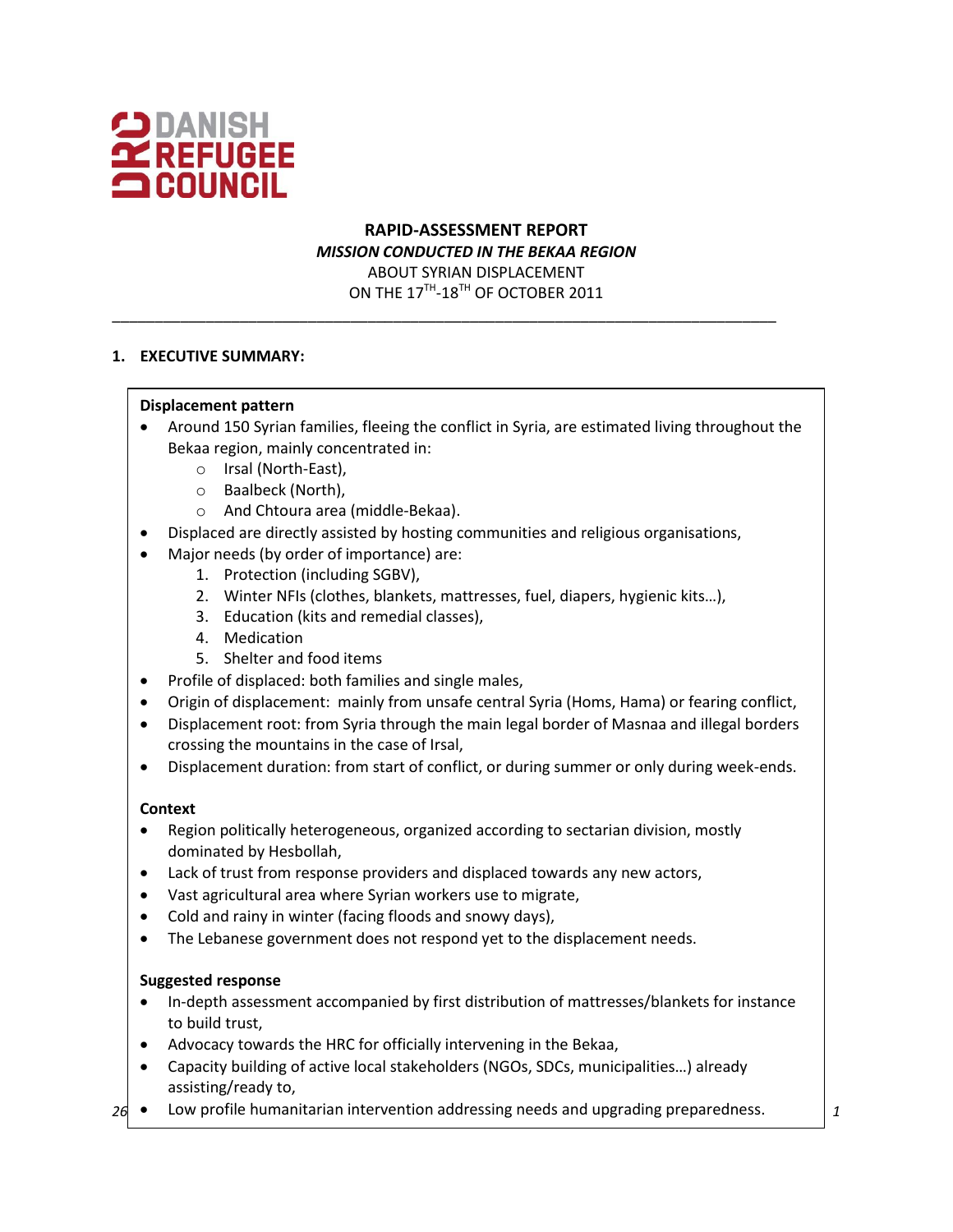# **2. BACKGROUND:**

Syria is confronted to an unprecedented civil unrest since mid-March 2011 which has caused death of more than 3,000 civilians and other 1,100 security forces. The conflict, locally armed, has prompted the displacement of Syrians in and outside the country, mainly in Turkey and Lebanon.

At least 3,000 Syrian displaced are currently residing in the Northern Lebanon region of Akkar (mostly located in Wadi Khaled and Berri) fleeing the Syrian Homs region seriously affected by the conflict.

A first joint assessment (UNHCR, UNICEF and UNRC team) was conducted in the Bekaa valley in mid-May 2011 and didn't report any significant displacement.

## **3. OBJECTIVE OF THE ASSESSMENT:**

UNHCR, coordinating the operations in the North along side with the HRC (High Relief Commission) and DRC as its main implementing partner, requested from DRC to conduct a first rapid assessment in the Bekaa with the following objectives:

- a) To identify existing areas of displacement in the Bekaa, where displaced Syrians might have fled since the beginning of the crisis,
- b) To assess the capacities of these areas (or others) to host additional displaced Syrians, in the hypothesis of a larger influx. (Kindly refer to *Annex 01* – DRC Survey's TORs email)

## **4. LOCATIONS AND STAKEHOLDERS:**

DRC mobilized in mid-October 2011 a team of 3 field officers and a team leader who conducted a twoday visit (17<sup>th</sup> and 18<sup>th</sup> of October) in the Bekaa valley with a focus on the borders in Northern, Middle and West Bekaa where visits were paid to:

- Major stakeholders like municipalities, social development centres (SDC), international and local NGOs, Red-Crosses, religious and social organisations/activists.
- Displaced families/individuals: 3 home visits in Irsal interviewing around 25 displaced persons (15 of them are displaced single men) + 3 displaced families and a host family in Baalbeck + distribution exercise of the "Irham" campaign.
- The following locations:
	- o Middle-Bekaa and West Bekaa: Zahle, Kfarzabad, Kousaya, Ein kfar Zabad, Saadnayel, Anjar, Majdel Anjar, Rachaya and Hasbaya
	- o North Bekaa: Irsal, Baalbeck, Wavel camp.

The *Annex 02* maps the following:

- o SDCs contacts & locations in Bekaa area,
- o NGOs working in West Bekaa,
- o Local services providers in Rachaya area,
- o List of Contact persons in both Middle and West Bekaa.

#### **5. DETAILED FINDINGS PER AREA:**

5.1 Middle Bekaa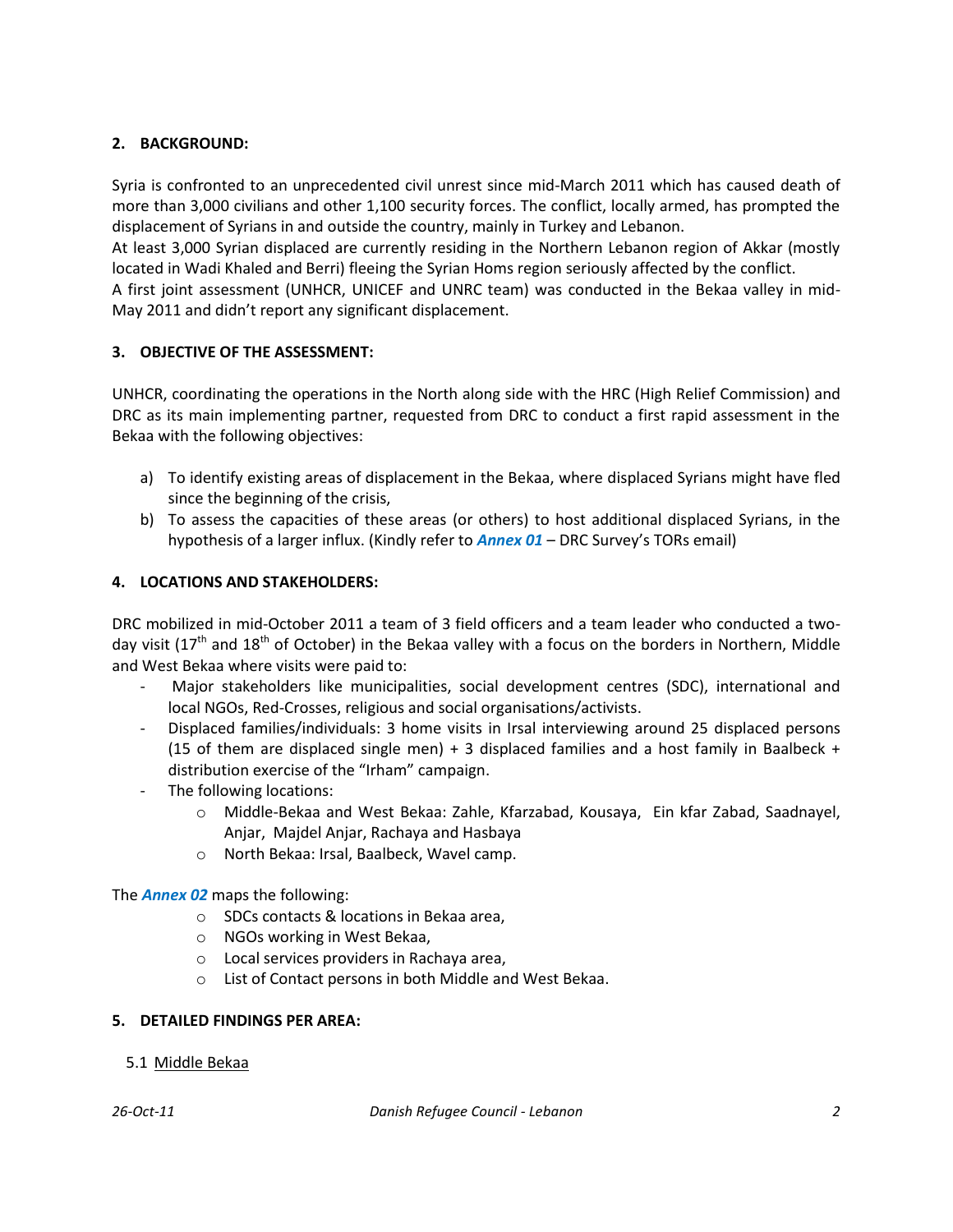- At first, interviewed municipality members, local NGOs and contact persons denied the presence of displaced Syrians in Middle Bekaa,
- They acknowledged/claimed the presence of several Syrian families established in Lebanon long before the beginning of the unrest in Syria,
- Al Najdeh Association (one of DRC's implementing partner) proved to be an excellent source of information. The long trusted relationship between the two organizations was decisive in this part,
- The displacement in the Bekaa region, as a whole, seems to obey to a religious agenda. The Sunni parties and religious groups are the ones coordinating the assistance,
- The people in charge of the assistance would not reveal their list of beneficiaries; the team only managed to get the list of displaced families in Baalbek but was promised to get the rest later on (*annex 03 to be kept confidential and not to be circulated*),
- The major cities hosting displaced in the Middle Bekaa are Taalbaya and Saadnayel (around 70 families),
- The "Irham" campaign (i.e. Mercy campaign) is a local initiative led by imams / sheikhs from the area to collect money, food, clothes and other items. It is going on in both Middle and North Bekaa and has its own network of volunteers spread all over the region. It basically relies on private donations and Saudi and gulf funds and is related to Dar-el-Iftaa,
- The Irham campaign's responsible initially assessed and identified 200 displaced Syrian families in the Bekaa region. After screening them, around 130 families were found to be families of Syrian workers settled in Lebanon,
- The team visited their warehouse (the mosque hall) and pictures (*annex 04*) were taken of the items distributed. To date, 6 rounds of distribution of FIs and NFIs have been made (food, winter clothes, pillow, mattresses, blankets, etc…
- There is no emergency response committee or coordination between all different stakeholders on the ground.
- Some of the villages assessed had no displaced yet but are expecting a wave in the coming days (Kousaya) because of the illegal cross points and the tensions reported in Al Zabadani in Syria. It is worth mentioning the presence of a Palestinian encampment in kousaya where weapons are heavily smuggled.

*Conclusions*: around 70 Syrian displaced families are residing in the Middle Bekaa. Local NGOs/religious communities are providing good care to them. Assistance is fairly well organised locally. Displaced persons do keep a very profile fearing for their protection.

*Recommendation 1*: any intervention should be designed with the support of/through local actors involved,

*Recommendation 2*: Trust needs to be built with displaced and current service providers; a concrete supportive action should be decided,

*Recommendation 3*: Protection being the first point of concern of many displaced, a UNHCR Protection intervention will only be efficient if officially covered by the GoL (HRC),

*Recommendation 4*: fears of displaced to be denunciated, arrested and/or deported back to Syria are such that the involvement of HRC in Protection monitoring and ICM (if needed)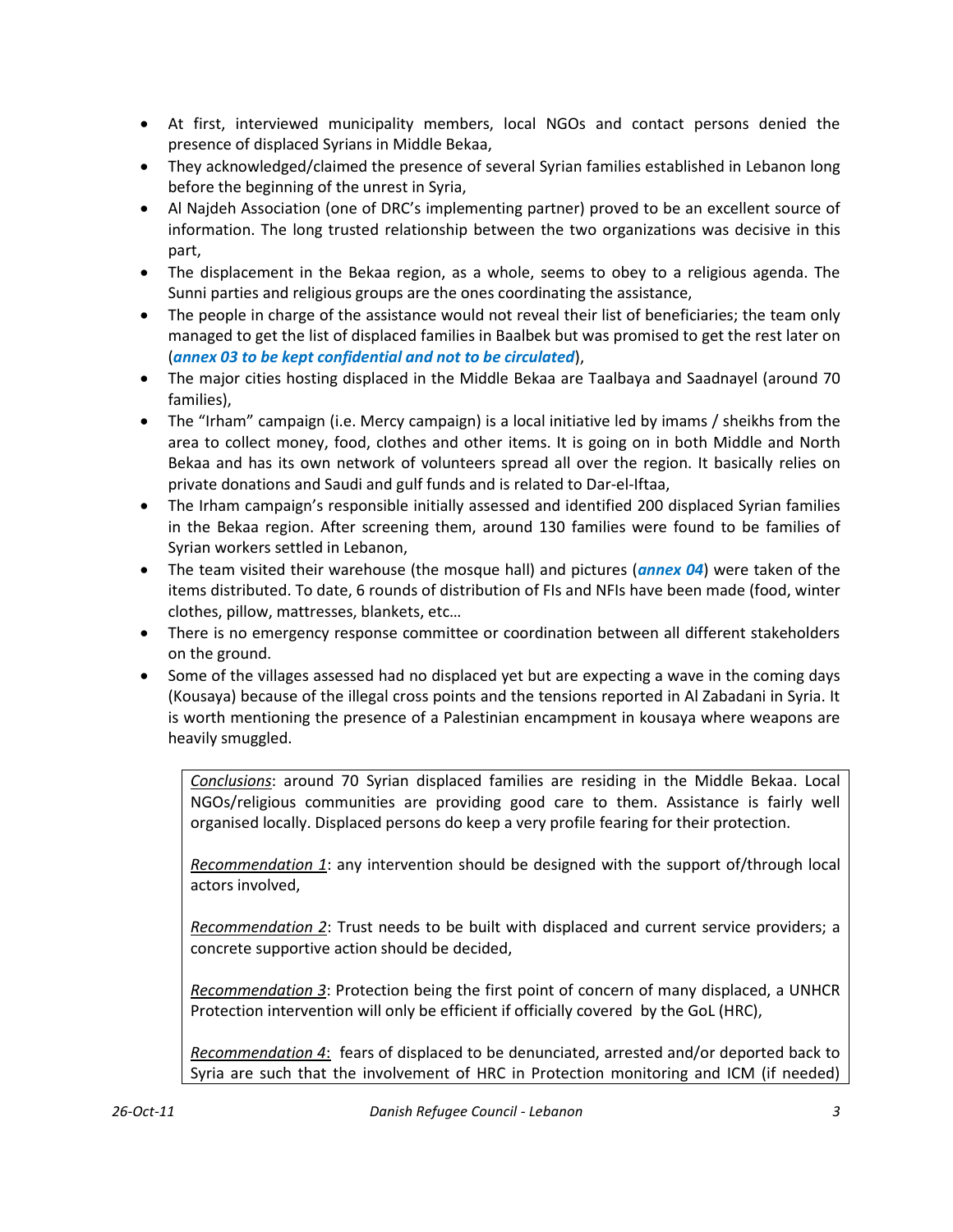#### should be carefully thought and properly balanced.

#### 5.2 West Bekaa

- The region and cities are mostly populated by Druzes from both sides of the border. Both groups have strong family ties and in case of any major influx of displaced, the Lebanese families will host their Syrian relatives.
- Everyone, met in the Rachaya and Hasbaya areas, confirmed that there is no influx of displacement to their region and that they doubt that any will happen. Their only concern was an Israeli war.
- Based on the July war experience, the region is well prepared for emergency situations. There are a lot of vacant schools and many local NGOs ready to step in case of emergency.
- SDCs in Rachaya cannot operate without MoSa directives, but it has 5 satellite SDCs located in strategic places (2 next to the borders, in the middle of the Rachaya region and further inside),
- The activities provided by the local NGOs vary from basic assistance to psychological support, entertainment activities, medical services, etc…
- An emergency response plan was drafted after the July 2006 war and will be applied in case of a major influx,
- People from Rachaya go periodically to Syria and they reported that the situation there is calm and safe,
- The team established the limit where the influx of displaced would stop, as Syrians refugees would not be able to go beyond the Litani river without a special permit from the Lebanese army.
- There are 6 families in Jeb Jannine,

*Conclusion:* No Syrian displacement reported in the West Bekaa. Local communities and families are ready and capable to accommodate Syrian displaced in case of influx.

*Recommendation 5:* Absorption capacity and emergency preparedness exist but should be better evaluated via an in-depth assessment.

## 5.3 North Bekaa

- The displaced persons are staying in Sunni areas of Baalback and in Sunni cities (Irsal and Fakiha),
- The people met raised again the security concern and portrayed the situation as Sunni-Shia conflict,
- There are few non-profit organizations in the region and in case of emergency the Red Cross is on the ground,
- The SDC centre in Baalbek received directives from MoSA to map the displaced in the region but found out that the majority of them are Syrian workers with families. Therefore, they stopped the mapping but remain available to assist with their means. In this regard, they have already helped a displaced family in getting 2 hearing aid for their children,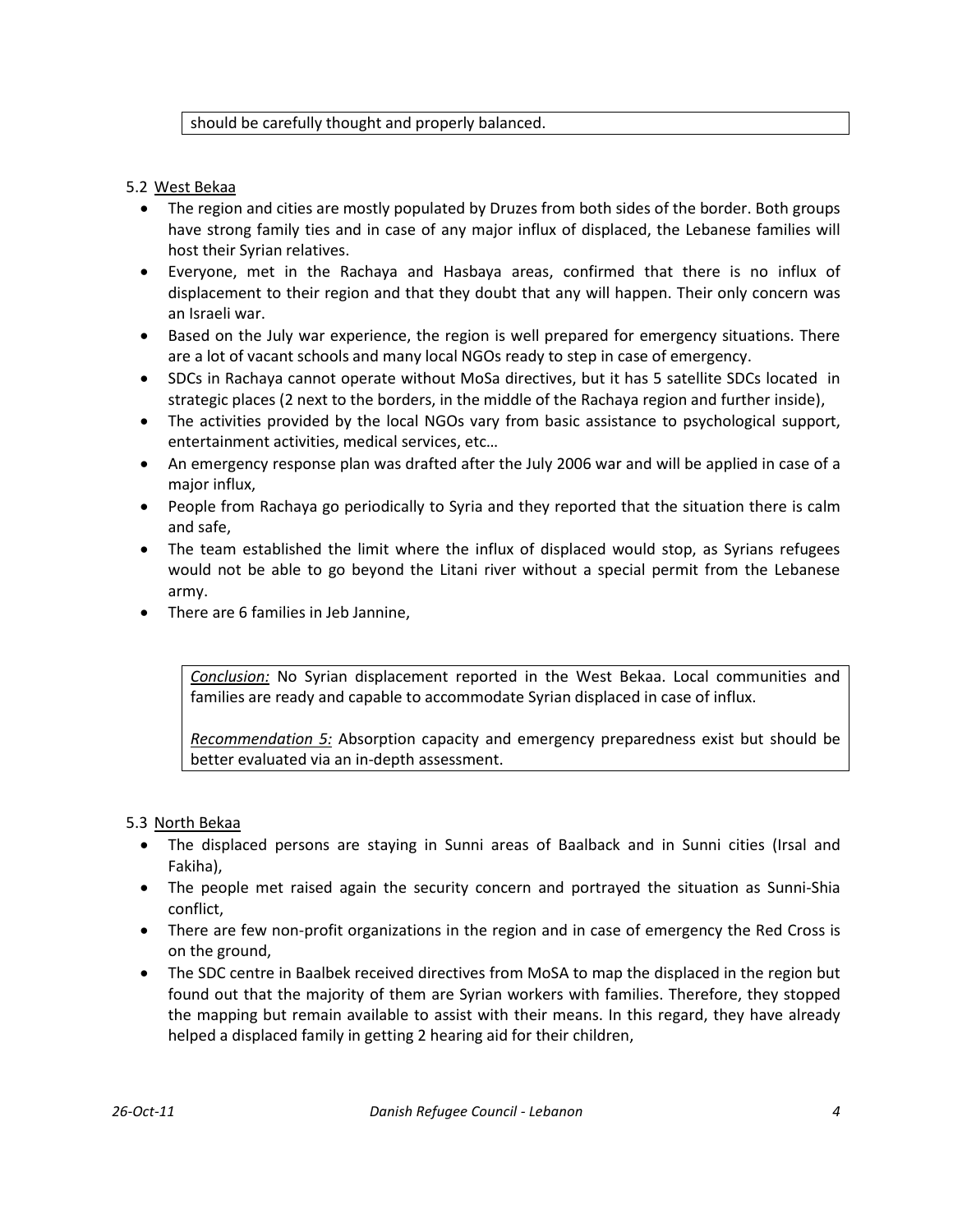- Most of the men who are in the region have crossed the unofficial borders, while their wives and kids came through the official borders therefore they benefit from a freedom of movement. Nevertheless, they are keeping a very low profile,
- There are several Lebanese displaced families who were living in Syria and fled because of the unrest,
- The parties offering assistance are worried that if they divulge the names of the displaced and their whereabouts this information will be immediately shared with the Lebanese and Syrian authorities by other parties.
- The displaced currently present in Baalback, Irsal and Fakiha are either from Homs or Hama with few families from other relatively calm cities but who turned out to be families of Syrian workers.
- Most of the displaced live with host families, some have rented old houses or apartments while others live in a very poor condition as it is mostly the case in Irsal,
- The displaced men in Irsal are restoring old houses to bring their families,
- There are several work opportunities for the Syrian displaced in quarries or as casual workers,
- The medical services provided to the displaced are the basic essentials otherwise they have to pay for the service.
- There are 4 families in al Fakiha,
- Knowing that the Lebanese community in assessment areas (economically) relies on the Syrian services (health, livelihood, education, etc…) their livelihood income has been negatively affected for more than 2 months and they will be unable to sustain, adding on the burden of having relatives to support.

*Conclusions*: Syrian displaced are located in Baalbeck and Irsal's Sunni areas, accommodated by hosting families. They fear other communities' reactions and keep a low profile. SDCs are active.

## **6. PRORITY NEEDS**

- **Protection**
	- $\circ$  Please see above fears of persecution from neighbouring communities and/or GoL, threats of kidnapping, abduction, killing, deportation...
	- o Wounded men who have medical emergency needs are afraid to go to hospitals or dispensaries, the medical service is provided by local trusted doctors,
	- $\circ$  SGBV: Interviewees reported that women are raped and tortured as a mean to force the men to surrender in Syria. During interviews with displaced families, the team identified one family member who may have been victim of sexual abuse,
	- $\circ$  Child protection: the children met had a violent behaviour as a result of witnessing a lot of atrocities as reported by one of the mothers met.
- **Winter items:** Hygiene kits (including diapers), winter clothes, fuel, mattresses and blankets + food items (including Milk) + medicines,
- **Shelter**